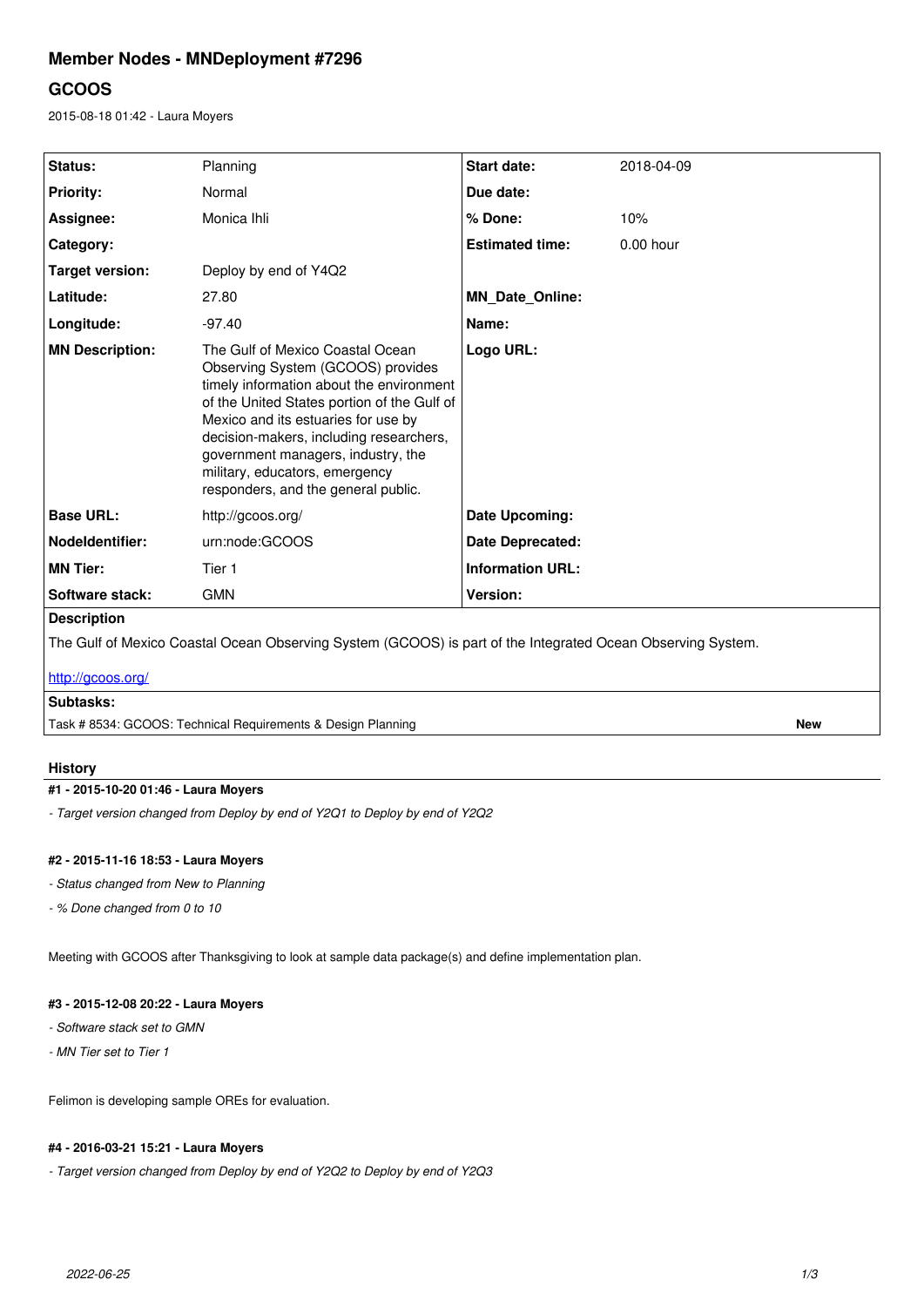## **#5 - 2016-05-23 19:14 - Laura Moyers**

*- Target version changed from Deploy by end of Y2Q3 to Deploy by end of Y2Q4*

#### **#6 - 2016-07-02 12:45 - Laura Moyers**

*- Target version changed from Deploy by end of Y2Q4 to Deploy by end of Y3Q1*

#### **#7 - 2016-11-21 18:00 - Laura Moyers**

*- Target version changed from Deploy by end of Y3Q1 to Deploy by end of Y3Q2*

Moving out in schedule.

## **#8 - 2016-12-08 18:25 - Dave Vieglais**

*- % Done changed from 10 to 50*

*- Status changed from Planning to Testing*

#### **#9 - 2016-12-09 20:03 - Laura Moyers**

*- % Done changed from 50 to 10*

*- Status changed from Testing to Planning*

## **#10 - 2017-02-25 19:29 - Laura Moyers**

*- Target version changed from Deploy by end of Y3Q2 to Deploy by end of Y3Q3*

#### **#11 - 2017-06-25 17:27 - Laura Moyers**

*- Target version changed from Deploy by end of Y3Q3 to Deploy by end of Y3Q4*

Monica has been helping Felimon set up his GMN in a virtual environment. The next steps include packaging up some demo data (data + metadata + OREs).

Felimon is scheduled to be away 28 June - 21 July with the DUG meeting and ESIP the following week. It may be August before we can make progress.

#### **#12 - 2017-08-23 23:26 - Laura Moyers**

Felimon's Let's Encrypt certificate had expired and he was getting errors on attempted renewal. Monica investigated and resolved the issue, related to the version of pip that Felimon was using - TypeError: 2 arguments needed, 1 argument given in a packaging file called requirements.py. That particular version of pip has been superceded, so hopefully we shouldn't see this particular error again, but if we do, we know how to address it.

We're trying to have a live chat with Felimon 28 August to determine current status and next steps.

#### **#13 - 2017-08-23 23:34 - Laura Moyers**

*- Assignee changed from Laura Moyers to Monica Ihli*

## **#14 - 2017-08-30 20:33 - Laura Moyers**

*- Target version changed from Deploy by end of Y3Q4 to Deploy by end of Y4Q2*

#### **#15 - 2018-01-11 15:42 - Amy Forrester**

#### **ePad Notes Consolidation**

9/11/17: Also waiting till post-hurricane recovery.